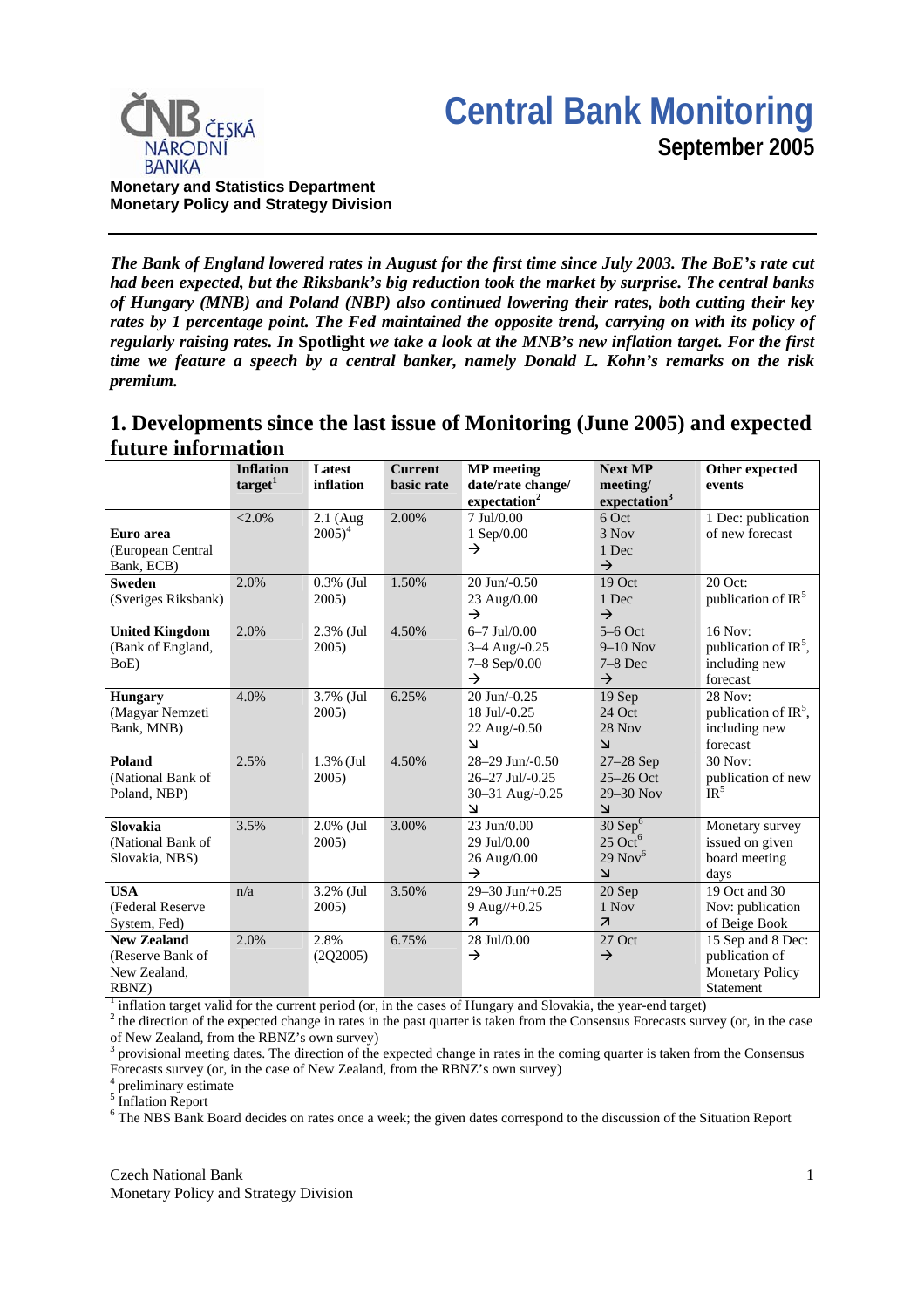## **Central Bank Monitoring September 2005**

## **2. News**

## **[ECB General Council meets in wider composition …](http://www.ecb.int/press/pr/date/2005/html/pr050616.en.html)**

Since June, following the signing of the Accession Treaties with Bulgaria and Romania, the governors of the Bulgarian and Romanian central banks have been attending the General Council's meetings. Their role, however, is limited to observer status. The same status has been accorded to experts of the Bulgarian and Romanian central banks, who may now attend ESCB committee meetings.

#### **[… and ECB faces lawsuit over security features on euro banknotes](http://www.prnewswire.co.uk/cgi/news/release?id=151086)**

US company Document Security Systems Inc. (DSS) lodged a lawsuit against the ECB at the start of August. DSS alleges that the ECB is using anti-counterfeit technology on which the company has held a patent since 2004 on all euro banknotes without a proper licence. The DSS is claiming "damages at the rate of a reasonable royalty" from the ECB. The ECB has not yet commented on the action.

#### **Banca d'Italia approves new statute**

In response to the case of Banca d'Italia Governor Antonio Fazio, the Italian government has approved several changes to the functioning of this institution. The main revisions are the introduction of a seven-year term of office for the governor and the transfer of key decision-making powers from the governor to the Board. However, these changes will not affect the present governor, who has a life mandate.

#### **[MNB sets new target](http://english.mnb.hu/Engine.aspx?page=mnben_monet_kozlem&ContentID=7161)**

In August, the MNB and the Hungarian government set a new medium-term inflation target, expressed as annual CPI growth of 3%. Unlike the previous targets, which were set for the year-end, the new target is continuous. The MNB's new target is thus identical to that of the CNB. For this reason, and given that in the near future the MNB's monetary policy will face the same challenges relating to euroarea entry as the CNB's monetary policy, we take a closer look at this event in *Spotlight*.

## **[Poland publishes euro adoption plan](http://www.mf.gov.pl/dokument.php?dzial=153&id=45968)**

The Polish Ministry of Finance has published a document entitled *Process of Poland's integration with the Euro Area: Membership Conditions and Process Management Strategy*. The document identifies four stages of the integration process: prior to ERM II entry; from ERM II entry to Ecofin's decision on Poland's entry into the euro area; from this decision to euro-area entry; and from euro-area entry to the termination of circulation of the domestic currency. For each stage it outlines the necessary economic and administrative steps and their potential risks. A more detailed procedure for the individual stages will be published soon in a document *National Strategy of Euro Introduction.* 

## **[NBS publishes analysis of Slovakia's economic convergence to EU …](http://www.nbs.sk/PUBLIK/KOL002.PDF)**

This NBS analysis assesses the present state of convergence of the Slovak economy within the EU, identifies the main conditions and implications of meeting the criteria for euro-area entry, and compares the results achieved in Slovakia and the prospects for future fulfilment of these criteria with the other countries of the Vysegrad Four. The analysis concludes that Slovakia will satisfy all the Maastricht criteria in 2007 and will be able to adopt the single currency on 1 January 2009.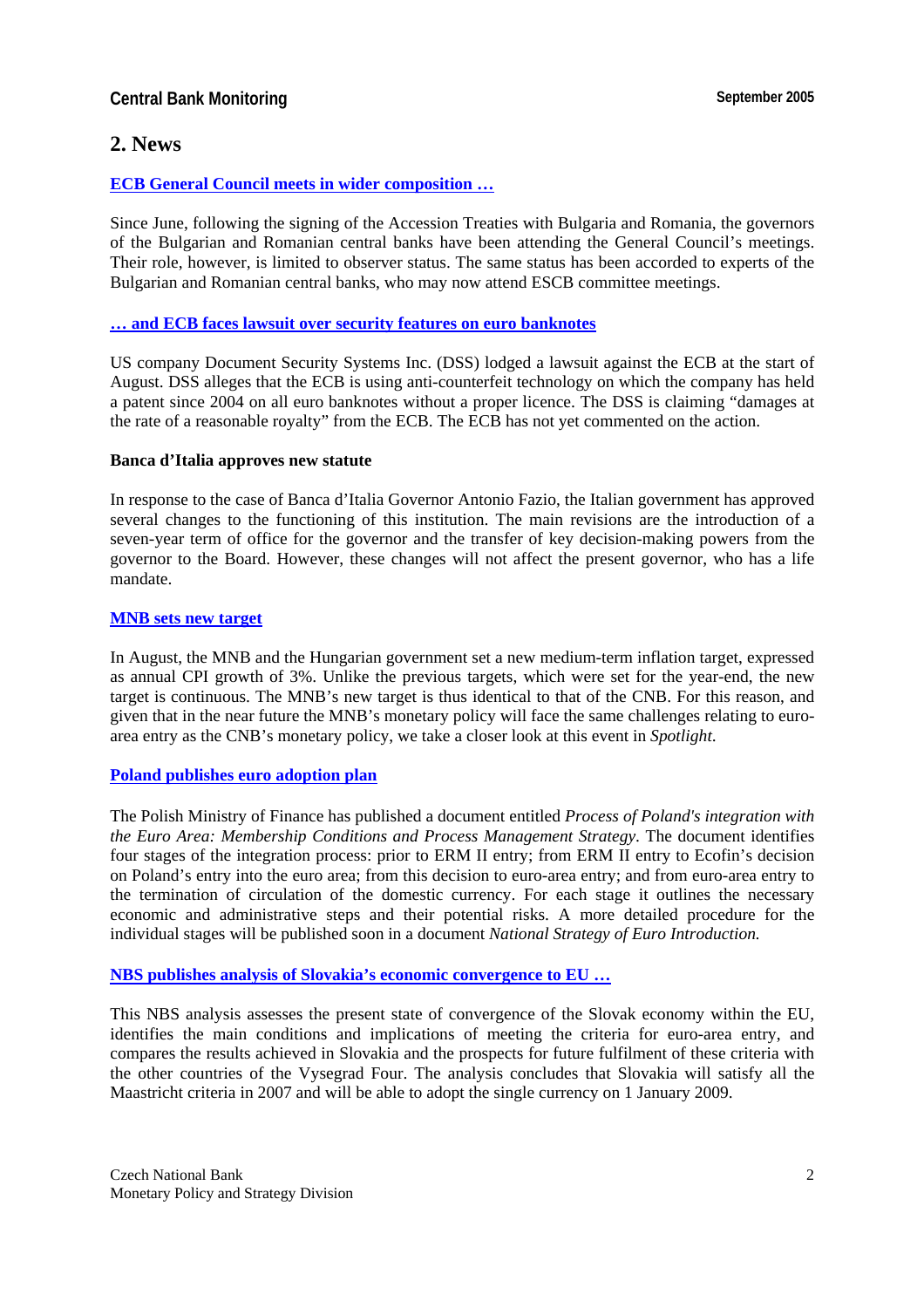## **Central Bank Monitoring September 2005**

#### **[…and Slovak government approves euro adoption plan](http://www.nbs.sk/PRESS/PR050707.HTM)**

At its July meeting, the Slovak government approved the *National Euro Changeover Plan*. The Plan envisages Slovakia entering ERM II in the first half of next year, satisfying the other Maastricht criteria in 2007 and adopting the euro on 1 January 2009.

#### **[Fed likely to continue raising rates even after Hurricane Katrina](http://www.philadelphiafed.org/publicaffairs/speeches/2005_santomero8.html)**

According to Anthony Santomero, President of the Reserve Bank of Philadelphia, the economic aftermath of Hurricane Katrina will only be short term and will not endanger the expansion of the US economy. The Fed will thus be able to continue with its policy of steadily increasing rates. The former President of the Reserve Bank of Dallas, Robert McTeer, expressed the opposite view, saying that the Fed might reduce rates in reaction to Katrina. The market currently expects one or two rate increases by the end of the year.

#### **[People's Bank of China revalues yuan slightly](http://www.pbc.gov.cn/english/detail.asp?col=6500&ID=82)**

At the end of July, the Chinese central bank symbolically revalued the yuan against the US dollar by two per cent following substantial international pressure to make its exchange rate policy more flexible. At the same time it stopped pegging the yuan exclusively to the dollar and started pegging it to a basket of currencies containing the US dollar, the Japanese yen, the Korean won, the Singapore dollar, the British pound, the Malaysian ringgit, the Russian rouble, the Australian dollar, the Thai baht and the Canadian dollar.

**[Romanian central bank starts targeting inflation](http://www.bnro.ro/En/Press/E20050808board.htm)**

The Romanian central bank (NBR) published its first [Inflation Report i](http://www.bnro.ro/En/Pubs/InflationReport/RAI200508Summary.pdf)n August. This document presents the new inflation target, which takes the form of a band descending from 7.5%  $\pm$  1 percentage point at the end of this year to  $5\% \pm 1$  percentage point at the end of 2006. The announcement of an explicit target means that the NBR has completed the gradual transition from a crawling peg to inflation targeting.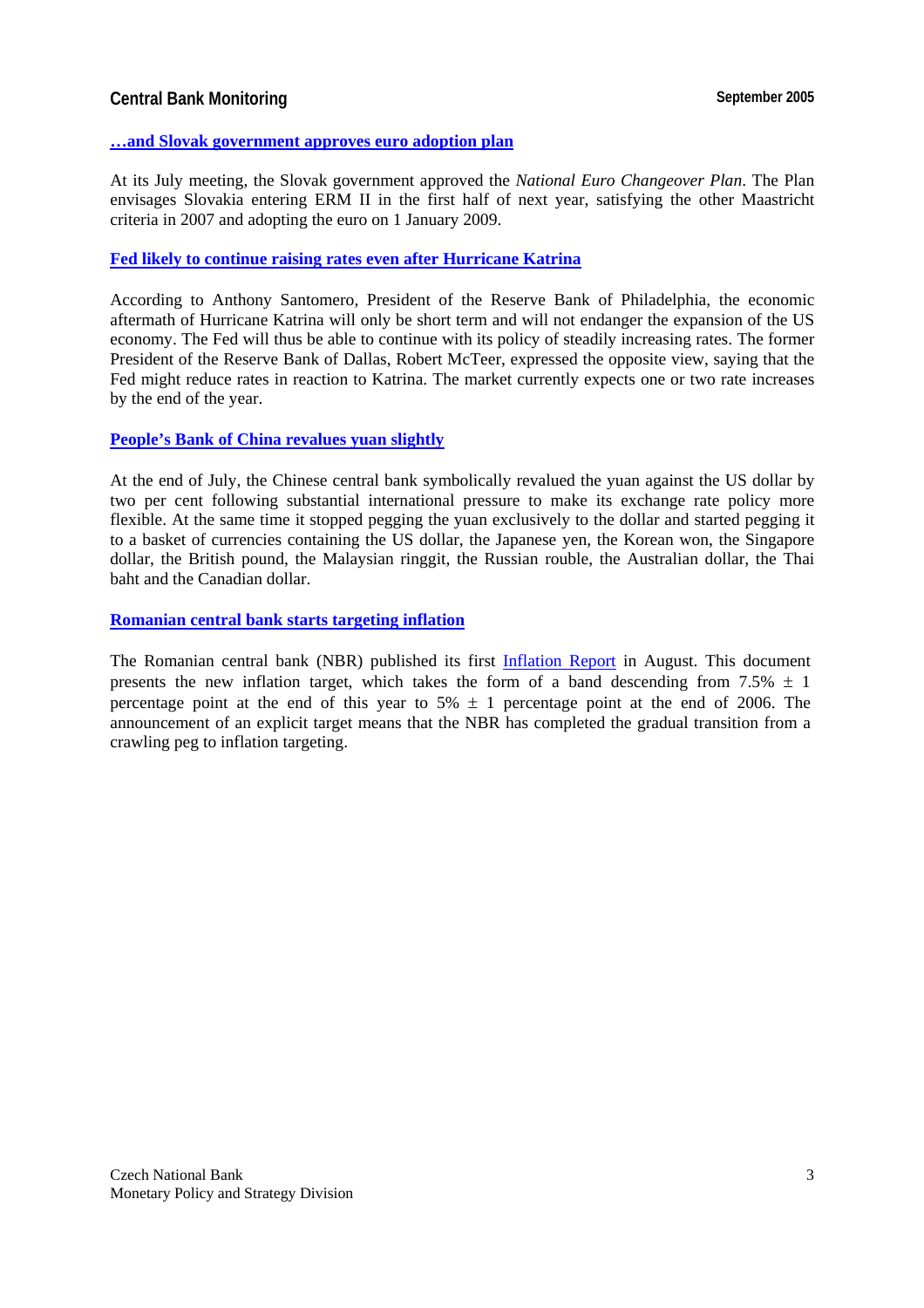# **3. Spotlight: The MNB's new target**

*In August, the MNB and the Hungarian government set a new medium-term inflation target, expressed as annual CPI inflation of 3%. Unlike the previous targets, which were set for the year-end, the new target is continuous. The MNB's new target is thus identical to that of the CNB. For this reason, and given that in the near future the MNB's monetary policy will face the same challenges relating to euro-area entry as the CNB's monetary policy, we take a closer look at this event in Spotlight.* 

## **Previous inflation targets**

The Magyar Nemzeti Bank adopted inflation targeting in 2001. In line with its primary objective, which, according to the MNB Act, is to achieve and maintain price stability, the MNB and the government initially set the inflation targets so as to lower inflation quickly, thus facilitating early fulfilment of the Maastricht convergence criteria and Hungary's entry into the euro area. The targets were set at 4.5%  $\pm$  1 percentage point for the end of 2002, 3.5%  $\pm$  1 percentage point for the end of 2003 and below 3% for 2005 in order to meet the Maastricht inflation criterion.

The MNB managed to hit the end-2002 inflation target, as inflation fell to just under 4% in spring 2003 from around 10% at the time the targets were set. However, in summer 2003 inflation started rising again. The MNB's new medium-term inflation target announced in October 2003 set inflation at  $4\% \pm 1$  percentage point for the end of 2005. In November 2004, the medium-term inflation target was updated to 3.5%  $\pm$  1 percentage point for the end of 2006. Chart 1 shows the inflation path and the fulfilment of the MNB's inflation targets in previous years.

## **The new inflation target**

The new inflation target of  $3\% \pm 1$  percentage point follows on smoothly from the previous targets. Unlike the previous targets, which were set for the year end, the new target is continuous. It will thus be possible to assess its fulfilment on an ongoing basis. The MNB will do so regularly in its quarterly Inflation Report and Annual Report. There are no explicit time limits on the new target, but it will be reviewed at the time of Hungary's entry into ERM II, and in three years' time at the latest.

The MNB's inflation target of 3% implies an inflation differential against the euro area countries of roughly one percentage point. This differential is justified by the nominal convergence of the Hungarian economy, especially in the domestic service sector. Taking into account the declared 5–8 quarter lag in the transmission of MNB monetary policy to the economy, the MNB Monetary Council made decisions based on the new target at its August meeting. Although the mid-point of the MNB's August forecast, conditional on interest rate stability, was 3% as from 2007 (see Chart 2), the Monetary Council lowered its reference rate by one half of a percentage point in August. The Monetary Board's statement indicates that the August decision was due to a forecasted undershooting of the target in 2006 and considerable uncertainty regarding inflation in the longer term.

## **The target's consistency with meeting the Maastricht criteria**

The MNB described the new inflation target as an appropriate starting point for meeting the Maastricht criteria. However, it also stated that the target would be reviewed and, if need be, changed when Hungary enters ERM II. Given the 5–8 quarter lag in the transmission of monetary policy to inflation, and given that the inflation criterion is calculated as a twelve-month moving average, any change to the inflation target would affect the inflation criterion only after three years. However, the question arises whether Hungary will want to stay in ERM II for such a long time.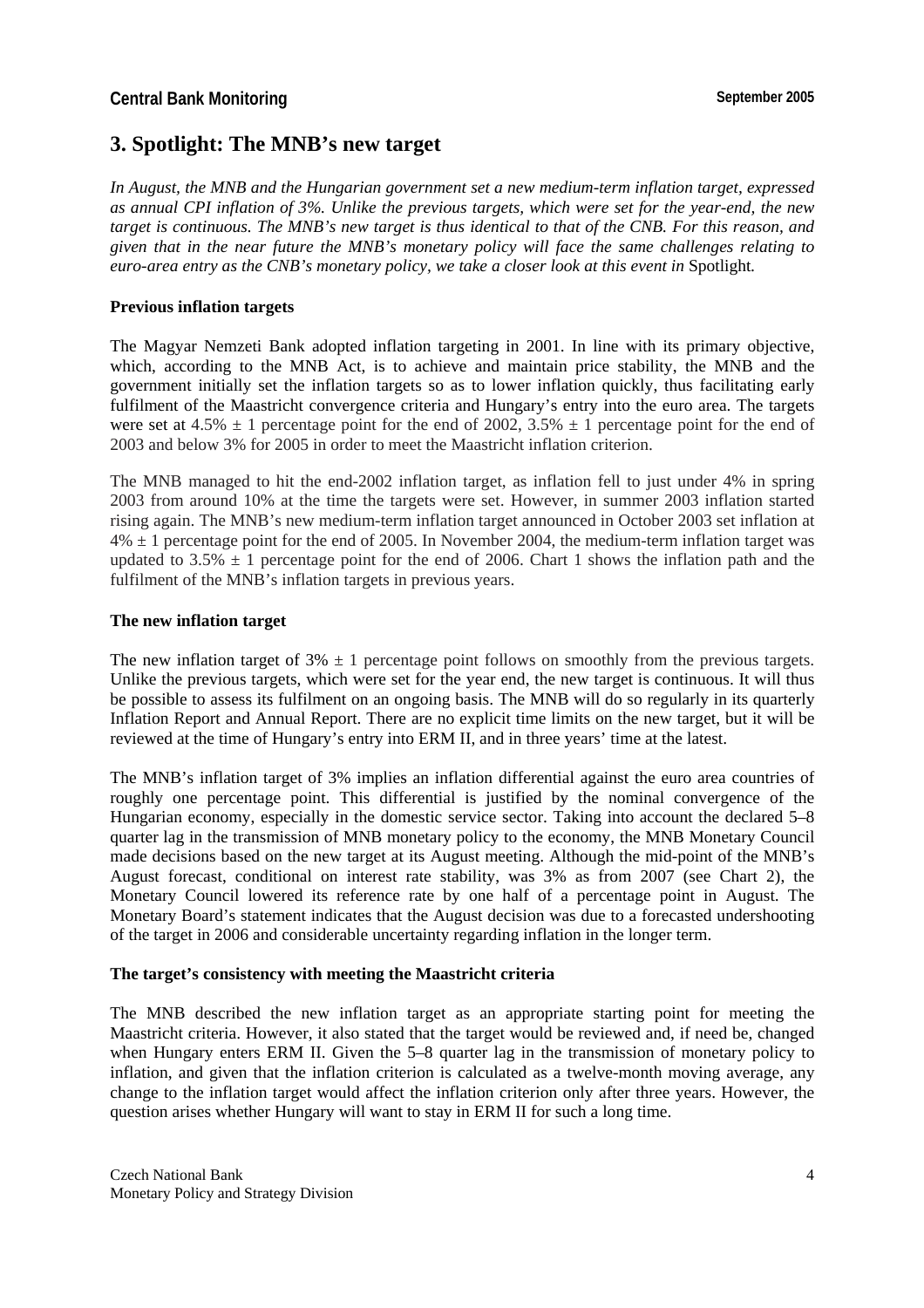## **Central Bank Monitoring Central Bank Monitoring September 2005**

#### **Escape clauses**

The new inflation target allows the MNB not to respond to the primary effects of previous external shocks and government measures (a document describing the new target explicitly names regulated prices, prices of unprocessed food and fuel prices). The MNB will, however, respond to the secondround effects of these one-off shocks in order to prevent inflation rising over the long term. However, the MNB's option of making exceptions for short-term shocks is limited to a  $\pm 1$  percentage point deviation from the 3% inflation target, as the MNB and the government have agreed that only inflation moving within this range is compatible with price stability.



#### Source: MNB, Hungarian Central Statistical Office

# *Chart 1: Fulfilment of the MNB's medium-term Chart 2: The MNB's August forecast*